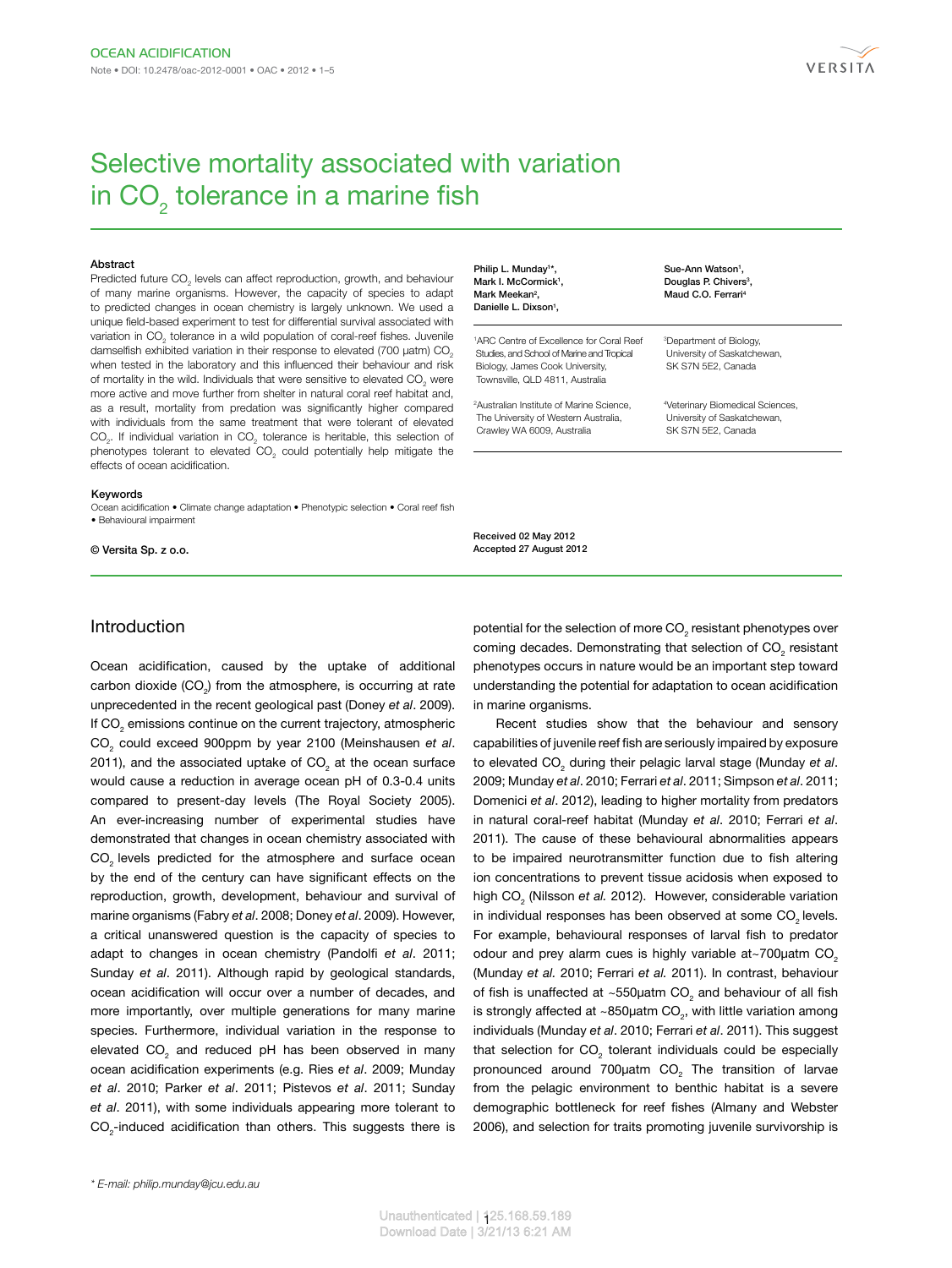known to occur at this time (Gagliano *et al*. 2007). Therefore, this could be an important period for selection of individuals with greater CO<sub>2</sub> tolerance.

The aim of this study was to test if variation in individual sensitivity of juvenile reef fishes to elevated  $CO<sub>2</sub>$  could lead to selection of CO $_{_2}$  tolerant phenotypes in nature. We focused on fish exposed to ~700µatm because this is where the greatest amongindividual variation in behavioural responses to elevated  $\mathsf{CO}_{_2}$  has been observed, and therefore where the potential for selection for CO<sub>2</sub> tolerant individuals should be greatest. First, we exposed wild-caught larvae of the coral-reef damselfish *Pomacentrus wardi* to either 425µatm  $pCO<sub>2</sub>$  (current-day control) or 700µatm  $pCO<sub>2</sub>$ . The sensitivity of individual damselfish larvae to elevated CO $_{_2}$  was then evaluated by testing their response to predator odour using a two-channel flume chamber (Munday *et al*. 2009; Munday *et al*. 2010). Based on the response exhibited in the flume, fish were assigned to affected and unaffected groups. Individuals from both these groups, and current-day controls, were then placed on natural coral-reef habitat in the field where their behaviour was assessed and mortality rate of the different groups monitored over a 70-hour period. This enabled us to both test for selection of CO<sub>2</sub> tolerant phenotypes during a critical life-history transition and to identify the behavioural traits associated with differential mortality.

# **Methods**

## Fish collection and maintenance

Settlement-stage *Pomacentrus wardi* (16-21 days old) larvae were caught overnight in light traps at Lizard Island, Great Barrier Reef, Australia (14°41′S, 145°27′E), during November 2010. Each morning, *P. wardi* collected in the traps were transferred to replicate 35 l rearing aquariums treated with either control (425 $\mu$ atm) or elevated CO<sub>2</sub> (700 $\mu$ atm). Previous experiments have demonstrated that the behavioural effects of elevated  $CO<sub>2</sub>$  are manifest within 4 days of exposure and that longer durations of exposure do not alter behavioural responses (Munday *et al*. 2010; Ferrari *et al*. 2011; Simpson *et al*. 2011; Domenici *et al*. 2012), therefore larvae were maintained in treatments for four consecutive days. Larvae were fed *Artemia* nauplii four times daily.

# $\mathsf{CO}_2$  treatments

Seawater was pumped from the ocean into 60 L sumps where it was diffused with ambient air (control) or  $\mathsf{CO}_2$ . A pH-controller (Tunze Aquarientechnik, Germany) maintained pH at the desired level. Equilibrated seawater from each sump supplied four replicate 35L aquariums, each housing a small group of larval fishes. Temperature and  $pH_{NBS}$  of each aquarium was measured

<span id="page-1-0"></span>*Table 1. Mean (±SD) seawater parameters in the experimental system.* 

| $pH_{NBS}$  | Temp (°C)    | Salinity (ppt) | TA (µmol.kg-1SW) | pCO <sub>2</sub> |
|-------------|--------------|----------------|------------------|------------------|
| 8.16(0.04)  | 27.64 (1.07) | 35             | 2269.66 (15.01)  | 425.42 (45.28)   |
| 7.98 (0.05) | 27.57 (1.02) | 35             | 2259.87 (11.55)  | 703.60 (94.06)   |

twice daily with a HQ40d pH meter (Hach, Colorado, USA). Total alkalinity of seawater was estimated by Gran titration from samples taken twice weekly from control and treatment tanks. Alkalinity standardizations achieved accuracy within 1% of certified reference material (Dr. A. Dickson, Scripps Institution of Oceanography). Average seawater  $pCO<sub>2</sub>$  was calculated in the program CO2SYS using the constants of Mehrbach *et al*. (1973) refit by Dickson and Millero (1987). Seawater parameters are shown in Table [1](#page-1-0).

# Sensitivity to elevated CO<sub>2</sub>

Following  $CO_{2}$  treatment, the sensitivity of individual damselfish to elevated CO<sub>2</sub> was tested using a two-channel flume chamber (Munday *et al*. 2009). Larval and juvenile reef fishes reared at 700µatm CO<sub>c</sub> exhibit a bimodal response to predator odour; some individuals are strongly repelled from the odour, as are control fish, whereas other individuals exhibit a maladaptive attraction to predator odour (Munday *et al*. 2010). Therefore, testing the response of individuals to predator odour is a simple way to determine their sensitivity to elevated  $CO_{2}$ . Flume trials were conducted using standard protocols (Munday *et al*. 2009; Munday *et al*. 2010). Briefly, one channel of the flume chamber received seawater containing the chemical cues of *Pseudochromis fuscus*, a common predator of newly-settled fish. The other channel received seawater with no additional chemical cues. Fish were released at the downstream end of the flume where they were free to move to either side or swim toward the preferred water source. After a two-minute acclimation period, the position of the fish was recorded at 5-sec intervals for a 2-min period by an observed positioned behind the flume. The water sources were switched and the test repeated. The same observer (DLD) made all observations. At the end of each trial fish were classified as affected or unaffected by elevated CO<sub>2</sub> depending on their response to the predator odour. An additional 20 fish were retested after 5h and 10h to confirm that individual responses exhibited in the flume were retained.

#### Field experiment

Following testing in the flume, fish were released individually onto small coral reefs (18  $\times$  12  $\times$  12 cm) constructed on a shallow sandflat at Lizard Island. A wire cage over the patch allowed fish to adjust to their surroundings while being protected from predators. Cages were removed 30 to 60 min later, between 09:00 and 11:00. Behaviour was assessed for a 3 min period after the cage was removed. Six behaviours were estimated: (1) bite rate, (2) total distance moved, (3) mean distance ventured from shelter, (4) maximum distance ventured from shelter, (5)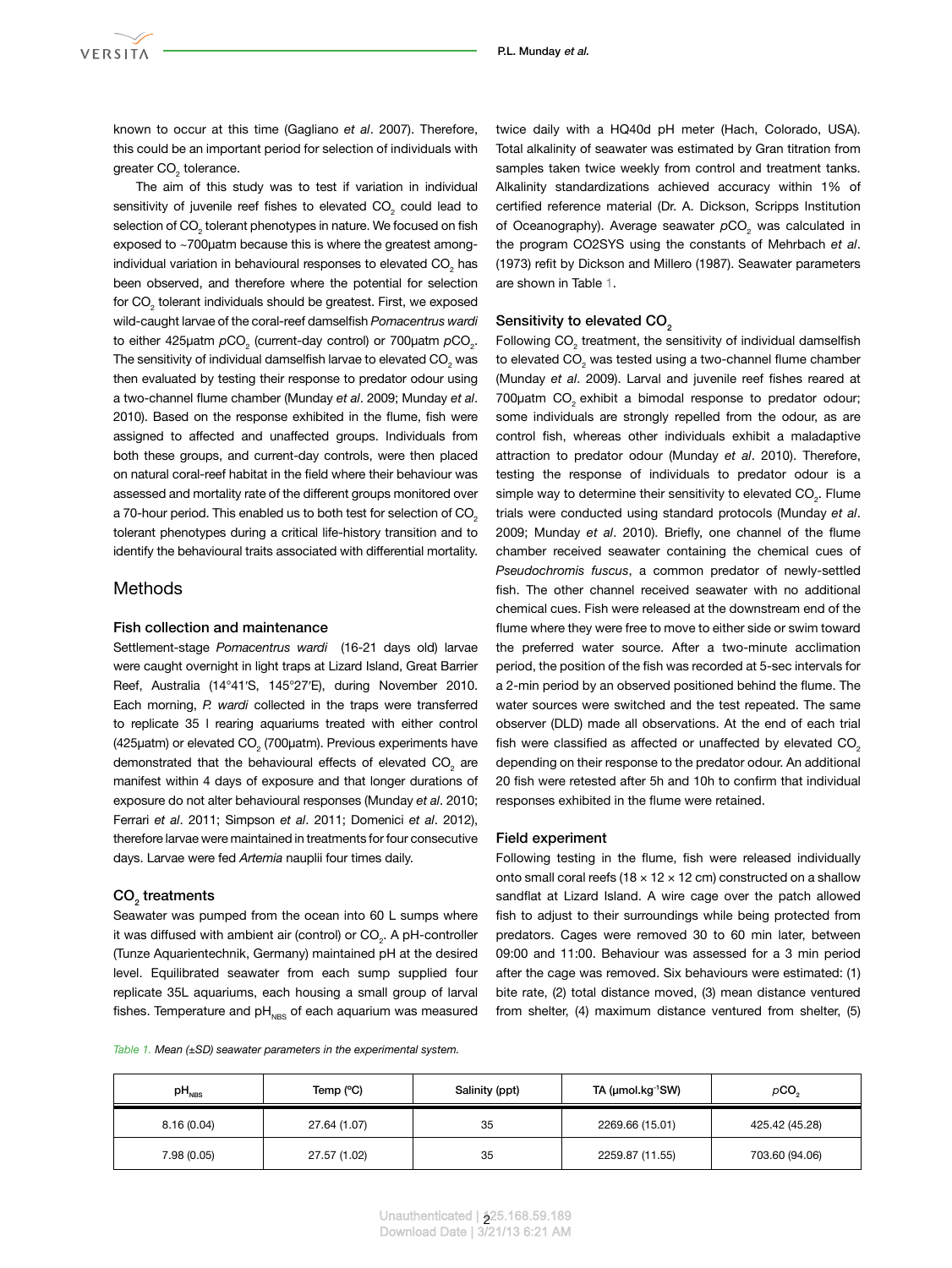

height above the substratum, and (6) boldness scored on a continuous ranking scale from 0-3 (see Munday *et al*. 2010, Ferrari *et al*. 2011 for details). The presence of fish on patch reefs was assessed 2-3 times per day for 70 h. Missing fish were presumed dead as newly recruited juveniles are highly sedentary and previous studies using tagged fish have indicated negligible migration from similar patch reefs (Hoey and McCormick 2004, McCormick 2009). All fieldwork was conducted blind to the  $\mathrm{CO}_2$  treatment and the assignment of individuals as affected or unaffected by elevated  $CO_{2}$ .

## Analysis

The affect of  $\mathrm{CO}_2$  treatment on behaviour was tested with MANOVA, using log10(x+1) transformed data. ANOVA and

Tukey's HSD post-hoc tests were then used to determine the nature of the significant difference found by MANOVA. Multiple sample survival analysis was used to compare survival rates among treatment groups. A Cox F-test then compared survival between  $\mathrm{CO}_2$  affected and unaffected fish. Survival trajectories were displayed with a Kaplan-Meier plot.

# Results and discussion

<span id="page-2-0"></span>All control larvae (N=58) strongly avoided the predator odour in the flume (<2% time in cue water on average). Approximately half (N = 63) of the 700  $\mu$ atm CO<sub>2</sub> treated larvae also exhibited a strong aversion to the predator odour (i.e. were unaffected by  $CO<sub>2</sub>$  treatment), whereas the other half (N= 59) exhibited a strong



*Figure 1. Selective mortality in coral-reef habitat favours juvenile fish tolerant to elevated CO<sup>2</sup> . Total distance moved (a), maximum distance ventured from shelter (b), and survival (c) of juvenile damselfish placed on patch reefs following exposure to elevated (700 µatm) or control (425 µatm) CO<sup>2</sup> for 4 days. Fish exposed to elevated CO<sup>2</sup> were classified as either affected (red) or unaffected (blue) by high CO<sup>2</sup> prior to being placed on patch reefs. Fish exposed to control CO2 are shown in green. Values are mean ± SE.*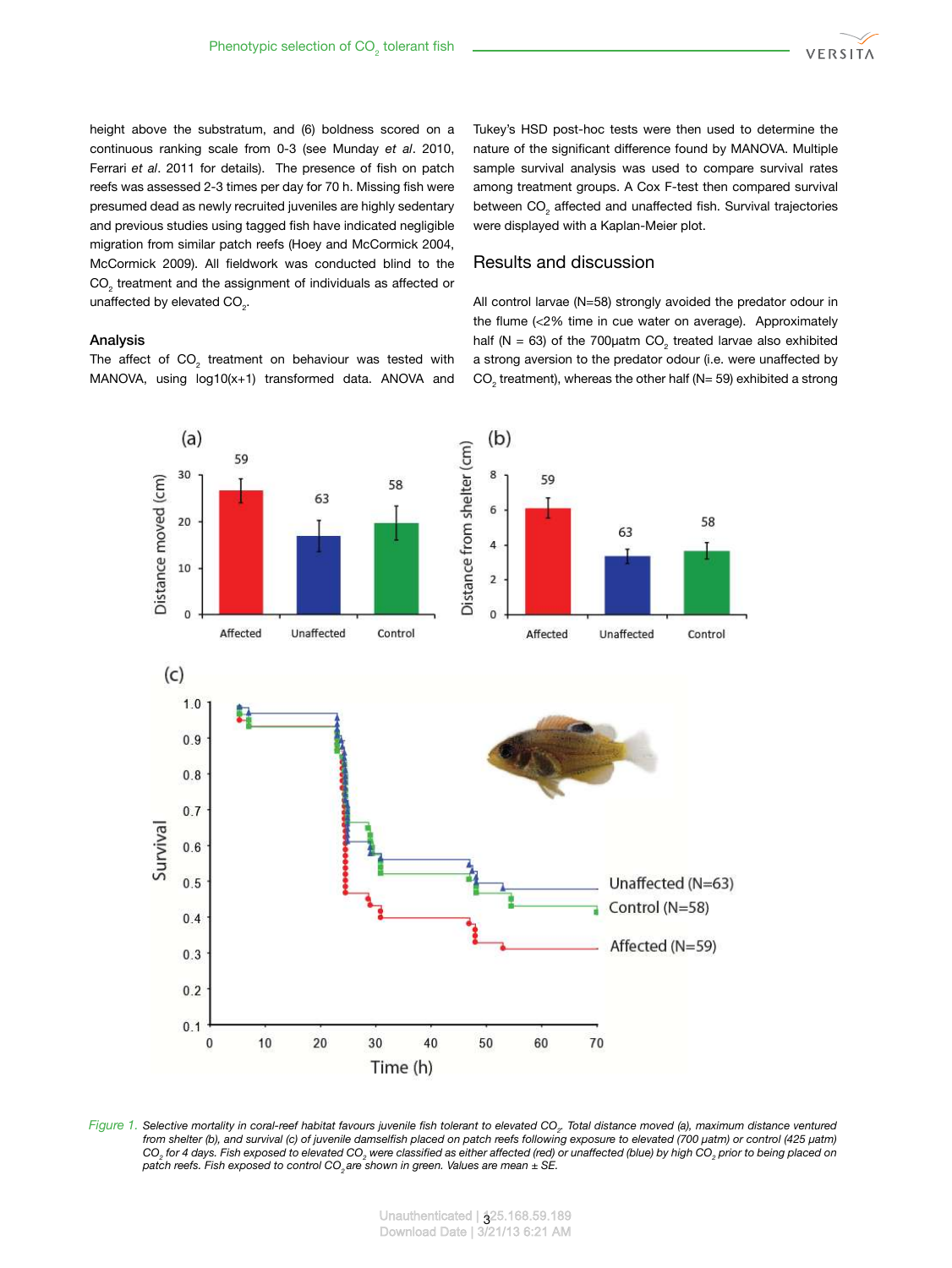attraction to the odour (i.e. were affected by  $CO_{2}$  treatment), as has been observed previously (Dixson *et al.* 2010, Munday *et al*. 2010). Individual preferences were always retained when larvae were retested 5h and 10h later (N= 20). When placed in natural coral-reef habitat, the behaviour of affected fish differed significantly from unaffected fish (MANOVA: Pillai's trace =0.22,  $F_{10,346}$ =4.37, p<0.001). Affected fish were more active (ANOVA:  $F_{2,176}$ =9.19, p<0.001) and moved a greater distance from shelter (ANOVA:  $F_{2,176}$ =9.86, p<0.001) than non-affected fish (Figure [1a-b\)](#page-2-0). No other behaviours differed between affected and unaffected fish in the 700uatm CO<sub>2</sub> treatment. There were no behavioural differences between fish unaffected by 700 $\mu$ atm CO<sub>2</sub> and control fish (Figure [1a-b](#page-2-0)). Mortality in the first 70 hours on the reef was significantly higher in affected fish compared with unaffected fish (Cox-F test:  $F_{66,86}$ =1.81, p=0.005). 44% of control and 49% of unaffected fish survived, whereas only 32% of affected fish survived (Figure [1c](#page-2-0)). Mortality patterns were established in the first 24hrs and maintained for the duration of the experiment. A suite of resident fishes that prey on newly-recruited juveniles were the agent of mortality.

These results demonstrate that rapid selection of  $CO_{2}$ tolerant phenotypes can occur in nature. If the individual variation in  $CO<sub>2</sub>$  tolerance in reef fish observed here, and in previous studies (Munday *et al*. 2010; Ferrari *et al*. 2011), is heritable then we might expect that fish populations will exhibit adaptation to elevated  $\mathrm{CO}_2^{}$  through time. Like most marine species, coralreef fishes are highly fecund, spawn repeatedly, reproduce over many seasons, and only a small fraction of offspring survive to become juveniles. Consequently, there is considerable potential for selection to favour populations dominated by CO<sub>2</sub> tolerant individuals over coming decades. Furthermore, most reef fishes have very large populations, which increases genetic variation and the number of breeding individuals likely to produce favourable genotypes

Establishing that rapid selection for  $CO_{2}$ -tolerance occurs in nature is an important step towards understanding the capacity

### *References*

- Almany G.R., Webster M.S., The predation gauntlet: early postsettlement mortality in reef fishes, Coral Reefs, 2006, 25, 19-22
- Dickson A.G., Millero F.J., A comparison of the equilibrium constants for the dissociation of carbonic acid in seawater media, Deep-Sea Res., 1987, 34, 1733-1743
- Domenici P., Allan B., McCormick M.I., Munday P.L., Elevated CO<sub>2</sub> affects behavioural lateralization in a coral reef fish, Biol. Lett., 2012, 8, 78-81, DOI:10.1098/rsbl.2011.0591
- Doney S.C., Fabry V.J., Feely R.A., Kleypas J.A., Ocean acidification: the other  $CO_2$  problem, Annu. Rev. Mar. Sci., 2009, 1, 169-192
- Fabry V.J., Seibel B.A., Feely R.A., Orr J.C., Impacts of ocean acidification on marine fauna and ecosystem processes, ICES J. Mar. Sci., 2008, 65, 414–432

for adaptation to rising CO<sub>2</sub> in the ocean. A necessary next step would be to show that the variation in  $CO_2$  sensitivity observed here in juvenile fish is heritable. The variation in response to elevated CO<sub>2</sub> we observed in the flume does appear to have at least some genetic basis, as full-sibs reared under identical conditions in the laboratory exhibit the same variation in CO<sub>2</sub> sensitivity (Munday *et al*. 2010). Nevertheless, quantitative genetic analyses, such as comparisons of parent-offspring or half-sib variation will be required to estimate heritability (Pandolfi *et al*. 2011; Sunday *et al*. 2011). Importantly, we demonstrate that differential mortality associated with  $CO_2$  tolerance occurs at a critical demographic bottleneck for reef fishes, when fewer than 50% of individuals survive for more than 48 hours (Almany and Webster 2006; this study). The correlation of enhanced survivorship of some phenotypes with a strong demographic bottleneck should enhance the establishment of  $CO_{2}$ -favourable individuals in the population, even if heritability for the trait is low.

Variation in individual responses to elevated CO<sub>2</sub> and reduced pH has been observed in experiments with other fish species (Munday *et al*. 2010; Ferrari *et al*. 2011) and other marine organisms (Ries *et al*. 2009; Parker *et al*. 2011; Pistevos *et al*. 2011; Sunday *et al*. 2011). Our study shows that this variability provides the raw material for selection to act upon, with the potential to mitigate some biological effects of rapidly rising CO<sub>2</sub> levels. However, the heritability of phenotypic variation in CO<sub>2</sub> responses requires testing, and genetic trade-offs may limit the scope for adaptation, or make species more susceptible to other stresses (Pandolfi *et al*. 2011). Furthermore, variation in individual response to elevated CO<sub>2</sub> declines dramatically at higher CO<sub>2</sub> levels (>800 µatm CO2 ) (Munday *et al.* 2010; Ferrari *et al.* 2011), consequently the strength of selection may also decline markedly at more extreme CO<sub>2</sub> levels. Understanding the potential for species to adapt to rapidly rising CO<sub>2</sub> levels is critical for predicting the biological impacts of ocean acidification and should be a priority area for future research.

- Ferrari M.C.O., Dixson D.L., Munday P.L., McCormick M.I., Meekan M.G., Sih A., et al., Intrageneric variation in antipredator responses of coral reef fishes affected by ocean acidification: implications for climate change projections on marine communities, Glob. Change Biol., 2011, 17, 2980-2986
- Gagliano M., McCormick M.I., Meekan M.G., Survival against the odds: ontogenetic changes in selective pressure mediate growth-mortality tradeoffs, Proc. Roy. Soc. Lond. B, 2007, 274, 1575–1582
- Hoey A., McCormick M.I., Selective predation for low body condition at the larval-juvenile transition of a coral reef fish. Oecologia, 2004, 139, 23-29
- McCormick M.I., Behaviourally mediated phenotypic selection in a disturbed coral reef environment. PLoS One, 2009, 4:e7096